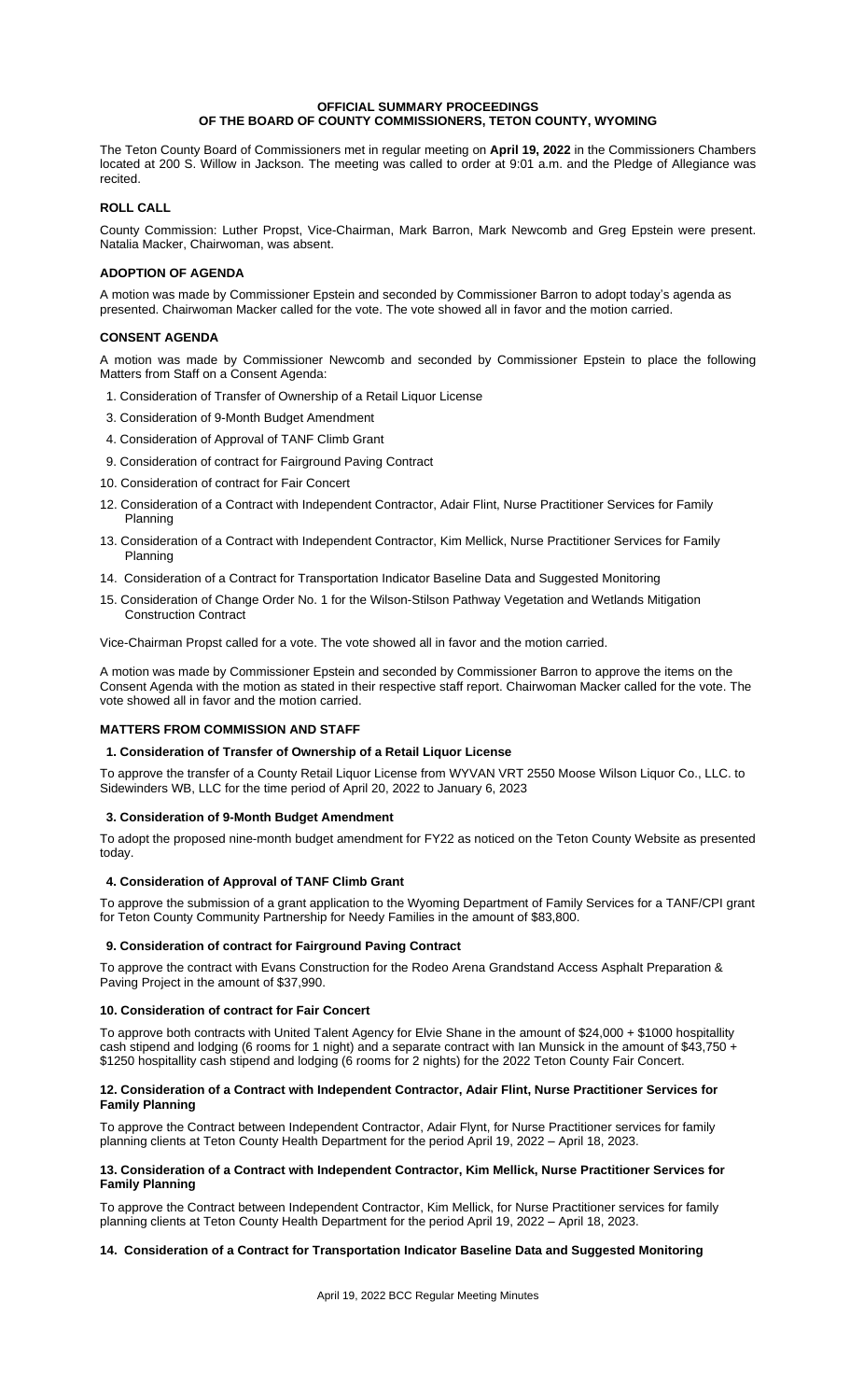To approve the award to Jorgensen for Professional Services for the Transportation Baseline Indicators and Suggested Monitoring RFQ.

## **15. Consideration of Change Order No. 1 for the Wilson-Stilson Pathway Vegetation and Wetlands Mitigation Construction Contract**

To approve Change Order No. 1 to the contract with AloTerra Restoration Services for the Wilson-Stilson Pathway Mitigation Project for an additional \$32,808, bringing the total contract price to \$156,093.25.

# **DIRECT CORRESPONDENCE**

1. Chuck Rhea 4/5/2022 email regarding Rafter J Lot 333

- 2. Chuck Harris 4/5/2022 email regarding Rafter J Lot 333
- 3. Greg Griffin 4/5/2022 email regarding Scenic Aerial Tours at JH Airport
- 4. Sandra Ostdiek 4/5/2022 email regarding Rafter J Lot 333
- 5. John Brazinski 4/5/2022 email regarding Rafter J Lot 333
- 6. Tom Pockat 4/6/2022 email regarding Rafter J Lot 333
- 7. Janice Smith 4/6/2022 email regarding Rafter J Lot 333
- 8. Claire Tramm 4/6/2022 email regarding Fire in the Mountains CUP 9. Leslie Rohrkaste 4/6/2022 email regarding Bear Proof Trash
- 10. Teton Village Water & Sewer District 4/6/2022 email regarding List of Board Contacts
- 11. Elsa Rall 4/6/2022 email regarding Fire in the Mountains CUP
- 12. Dawn Webster 4/6/2022 email regarding Bearproof Trash
- 13. Kirk Davenport 4/6/2022 email regarding Bearproof Trash
- 14. Diana Stratton 4/6/2022 email regarding Bearproof Trash
- 15. Melissa Turley 4/6/2022 email regarding Highway 390 Parcel
- 16. Shannon Void 4/6/2022 email regarding Fire in the Mountains
- 17. Margaret Creel 4/7/2022 email regarding Rafter J Lot 333
- 
- 18. Martin Murphy 4/7/2022 email regarding Fire in the Mountains
- 19. Walter Ackerman 4/7/2022 email regarding Bearproof Trash
- 20. Margaret Creel 4/7/2022 email regarding Rafter J Lot 333
- 21. Tom Pockat 4/7/2022 email regarding Rafter J Lot 333
- 22. Jan Lovett 4/7/2022 email regarding Rafter J Lot 333
- 23. Douglas Pitman 4/7/2022 email regarding Rafter J Lot 333
- 24. Jan Lovett 4/8/2022 email regarding Rafter J Lot 333
- 25. Bradly 4/8/2022 email regarding Fire in the Mountains
- 26. Kyle Sutherland 4/8/2022 email regarding Fire in the Mountains
- 27. Mackenzie King 4/8/2022 email regarding Fire in the Mountains
- 28. Dan Baker 4/8/2022 email regarding Teton Village Parcel
- 29. Ann Smith 4/9/2022 email regarding Bearproof Trash
- 30. David Choi 4/9/2022 email regarding Fire in the Mountains CUP
- 31. Stephen Unfried 4/9/2022 email regarding Bearproof Trash
- 32. Karin King 4/9/2022 email regarding Rafter J Lot 333
- 33. Tim Young 4/10/2022 email regarding FY2023 Transportation Alternatives
- 34. Nancy StClair 4/11/2022 email regarding Bearproof Trash
- 35. Joan Holliday 4/11/2022 email regarding Bearproof Trash
- 36. Francine Fleming 4/11/2022 email regarding Bearproof Trash
- 37. Vickie Memmer 4/11/2022 email regarding Rafter J Lot 333
- 38. Chuck Harris 4/11/2022 email regarding Rafer J Lot 333
- 39. Ji Montgomery 4/11/2022 email regarding Bear Legislation
- 40. Ann Harvey 4/11/2022 email regarding Fire in the Mountains CUP
- 41. Michelle Weyler 4/11/2022 email regarding Bearproof Trash
- 42. Lane LaMure 4/11/2022 email regarding Fire in the Mountains
- 43. Debra Patla 4/11/2022 email regarding Bearproof Trash
- 44. Jennifer Feltner 4/11/2022 email regarding Bearproof Trash
- 
- 45. Jill Moberg 4/11/2022 email regarding Rafter J Lot 333
- 46. Jayne Ottman 4/11/2022 email regarding Bearproof Trash
- 47. Margaret Creel 4/11/2022 email regarding Rafter J Lot 333
- 48. Vicky Odonoghue 4/11/2022 email regarding Rafter J Lot 333
- 49. Brian Patterson 4/11/2022 email regarding Grizzly Bears
- 50. Elizabeth Jache 4/11/2022 email regarding Grizzly Bears/Bearproof Trash
- 51. Korinna Shan 4/11/2022 email regarding Bearproof Trash
- 52. Lin Bond 4/11/2022 email regarding Grizzly Bears
- 53. Tim Young 4/11/2022 email regarding Wilson Advocacy FOR Wilson WY22 Pathway
- 54. Shelley McKee 4/11/2022 email regarding Grizzly Bears
- 55. Karen Moore 4/11/2022 email regarding Grizzly Bear
- 56. Arthur Greger 4/11/2022 email regarding Rafter J Lot 333
- 57. Jamila Viandier 4/11/2022 email regarding Grizzly Bears
- 58. Mary Ellen Fausone 4/11/2022 email regarding Wildlife Feeding
- 59. Jesse Kessler 4/11/2022 email regarding Bearproof Trash
- 60. Amy Unfried 4/11/2022 email regarding Wildlife Feeding
- 61. Syler Peralta-Ramos 4/11/2022 email regarding Wildlife Conflict Mitigation
- 62. Andrew Calder 4/11/2022 email regarding Fire in the Mountains CUP
- 63. Pauline Chu 4/11/2022 email regarding Fire in the Mountains CUP
- 64. Karla R 4/11/2022 email regarding Bearproof Trash
- 65. Wade Noyes 4/11/2022 email regarding Bearproof Trash
- 66. Robin Dubry 4/11/2022 email regarding Bearproof Trash
- 67. Georgie Stanley 4/11/2022 email regarding Bearproof Trash
- 68. Camille Obering 4/11/2022 email regarding Speed Signs in Wilson
- 69. A. Finch 4/11/2022 email regarding Bearproof Trash
- 70. Sheila Padelsky 4/11/2022 email regarding Bearproof Trash
- 71. Cindy Scripps 4/11/2022 email regarding Bearproof Trash
- 72. Raquel Baker 4/11/2022 email regarding Bearproof Trash

April 19, 2022 BCC Regular Meeting Minutes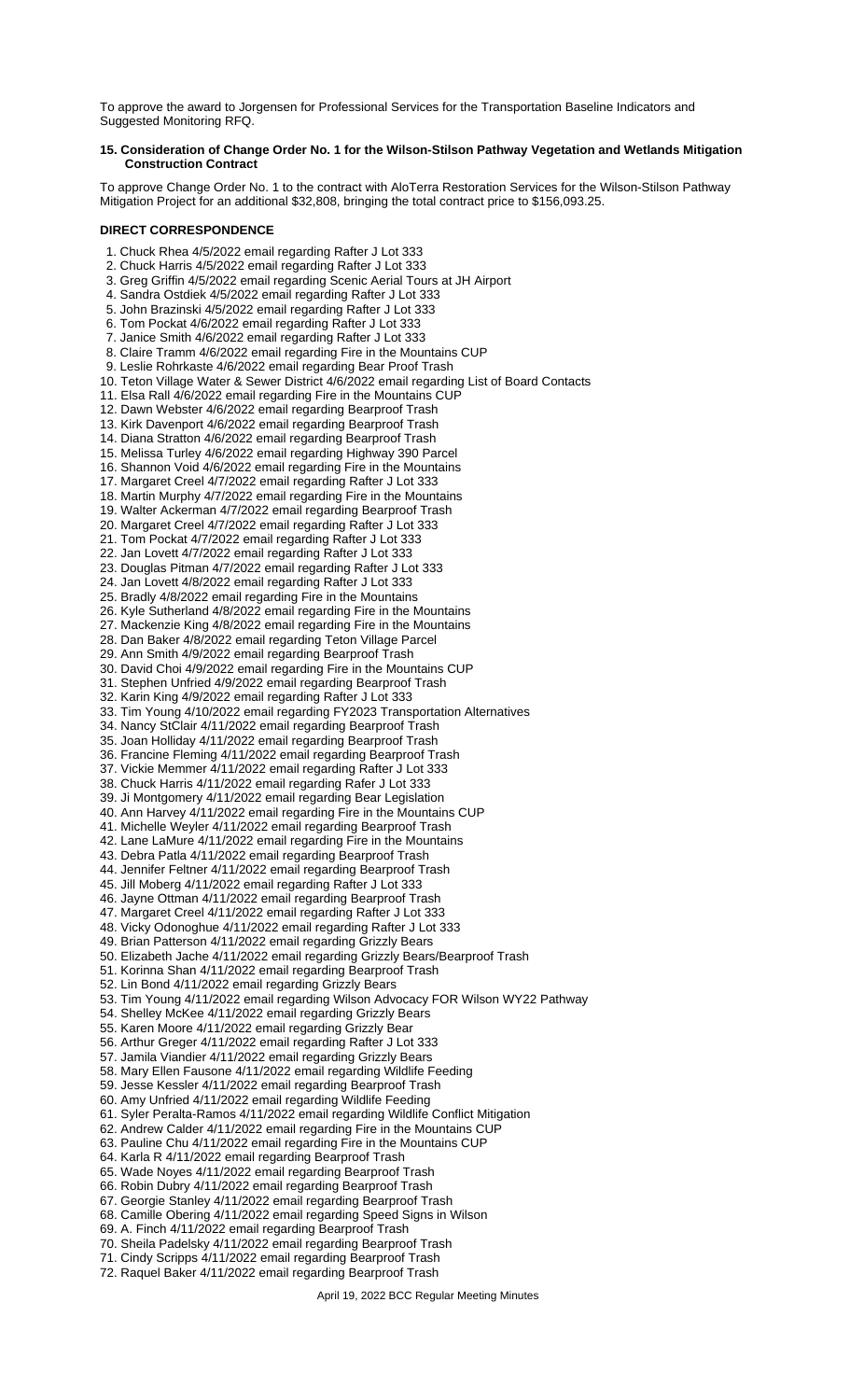73. Shannon Gant 4/11/2022 email regarding Bearproof Trash 74. Evan Watts 4/11/2022 email regarding Bearproof Trash 75. Cherry Hawkins 4/11/2022 email regarding Bearproof Trash 76. Savannah Burgess 4/11/2022 email regarding Bearproof Trash 77. Stephanie Strickler 4/11/2022 email regarding Bearproof Trash 78. Ann Wakely 4/11/2022 email regarding Bearproof Trash 79. BJ Wakely 4/11/2022 email regarding Bearproof Trash 80. Haeli Templeton 4/11/2022 email regarding Bearproof Trash 81. Summer Young 4/11/2022 email regarding Bearproof Trash 82. Deborah Palmer 4/11/2022 email regarding Land Development Regulations 83. Benja Glatz 4/11/2022 email regarding Fire in the Mountains CUP 84. Judith Buttala 4/11/2022 email regarding Bearproof Trash 85. Dawn Melton 4/11/2022 email regarding Bearproof Trash 86. Park Dunn-Morrison 4/11/2022 email regarding Fire in the Mountains 87. Tom Segerstrom 4/11/2022 email regarding Fire in the Mountains CUP 88. Mickey Babcock 4/11/2022 email regarding Buffalo Valley Zoning 89. Maya Karayiannis 4/11/2022 email regarding Bearproof Trash 90. Hilary Cololey 4/11/2022 email regarding Bearproof Trash 91. Tommy Price 4/8/2022 email regarding Fire in the Mountains 92. Michael Agricola 4/11/2022 email regarding Fire in the Mountains 93. Andrew Salter 4/11/2022 email regarding Wildlife Feeding Bearproof Trash 94. Frances Clark 4/12/2022 email regarding Bearproof Trash 95. Dita Skalic 4/12/2022 email regarding Bearproof Trash 96. Willa Bandler 4/12/2022 email regarding Bearproof Trash 97. Lorna Miller 4/12/2022 email regarding Rafter J Lot 333 98. Lorna Miller 4/12/2022 email regarding Bearproof Trash 99. Patrick Holm 4/12/2022 email regarding Bearproof Trash 100. Katie Matthies 4/12/2022 email regarding Fire in the Mountains 101. Paulette Simko 4/12/2022 email regarding Bearproof Trash 102. David Kapp 4/12/2022 email regarding Bearproof Trash 103. Whitney Fessler 4/12/2022 email regarding Fire in the Mountains 104. Doug Brimeyer 4/12/2022 email regarding Rafter J Lot 333 105. Debra Patla 4/12/2022 email regarding Fire in the Mountains CUP 106. Renel Ragsdale 4/12/2022 email regarding Bearproof Trash 107. Jess Lee 4/12/2022 email regarding Bearproof Trash 108. Lee Beauknight 4/12/2022 email regarding Bearproof Trash 109. Chancey 4/12/2022 email regarding Bearproof Trash 110. Steve Sobolik 4/12/2022 email regarding Bearproof Trash 111. Sara Carroll 4/12/2022 email regarding Fire in the Mountains 112. Steve Sobolik 4/12/2022 email regarding Bearproof Trash 113. Patrick Collins 4/12/2022 email regarding Fire in the Mountains 114. Christopher Greenwell 4/12/2022 email regarding Bearproof Trash 115. Cathy Wikoff 4/12/2022 email regarding Bearproof Trash 116. Gina Stovall 4/12/2022 email regarding Bearproof Trash 117. Kathy Mabry 4/12/2022 email regarding Bearproof Trash 118. Robin Moore 4/12/2022 email regarding Grizzly Bears 119. Tod Teel 4/12/2022 email regarding Bearproof Trash 120. Sharon Parrott 4/12/2022 email regarding Rafter J Lot 333 121. Cat Wood 4/12/2022 email regarding Bear Proof Trash 122. Kristin Vito 4/12/2022 email regarding Rafter J Lot 333 123. Chris Edelen 4/12/2022 email regarding Bearproof Trash 124. Sandy Sears 4/12/2022 email regarding Bearproof Trash 125. Lindsay Dreger 4/12/2022 email regarding Bearproof Trash 126. Mandy Lowe 4/12/2022 email regarding Rafter J Lot 333 127. Erin Whitesell 4/12/2022 email regarding Fire in the Mountains 128. Rylee Jensen 4/12/2022 email regarding Bearproof Trash 129. Sydney Bryan 4/12/2022 email regarding Bearproof Trash 130. Tammy Taylor 4/12/2022 email regarding Bearproof Trash 131. Rhonda Robles 4/12/2022 email regarding Bearproof Trash 132. Carrie Simmons 4/12/2022 email regarding Bearproof Trash 133. Chi Melville 4/12/2022 email regarding Bearproof Trash 134. Jane Lavino 4/12/2022 email regarding Bearproof Trash 135. Lily Bennett 4/12/2022 email regarding Bearproof Trash 136. Teri Lydigsen 4/12/2022 email regarding Bearproof Trash 137. Debra Rausch 4/12/2022 email regarding Bearproof Trash 138. Gina Sonaglia 4/12/2022 email regarding Bearproof Trash 139. Cynda Peralta Ramos 4/12/2022 email regarding Bearproof Trash 140. Ian McGregor 4/12/2022 email regarding Bearproof Trash 141. Patricia Murphy 4/13/2022 email regarding Bearproof Trash 142. Jason Williams 4/12/2022 email regarding Bearproof Trash 143. Elise Caplan 4/12/2022 email regarding Bearproof Trash 144. Toby Reese 4/12/2022 email regarding Bearproof Trash 145. Susan Patla 4/12/2022 email regarding Fire in the Mountains 146. Rita Miller 4/12/2022 email regarding Fire in the Mountains 147. Travis Goodman 4/12/2022 email regarding Fire in the Mountains 148. Katie Matthies 4/12/2022 email regarding Fire in the Mountains

## **PUBLIC COMMENT**

There was no public comment.

#### **MATTERS FROM COMMISSION AND STAFF**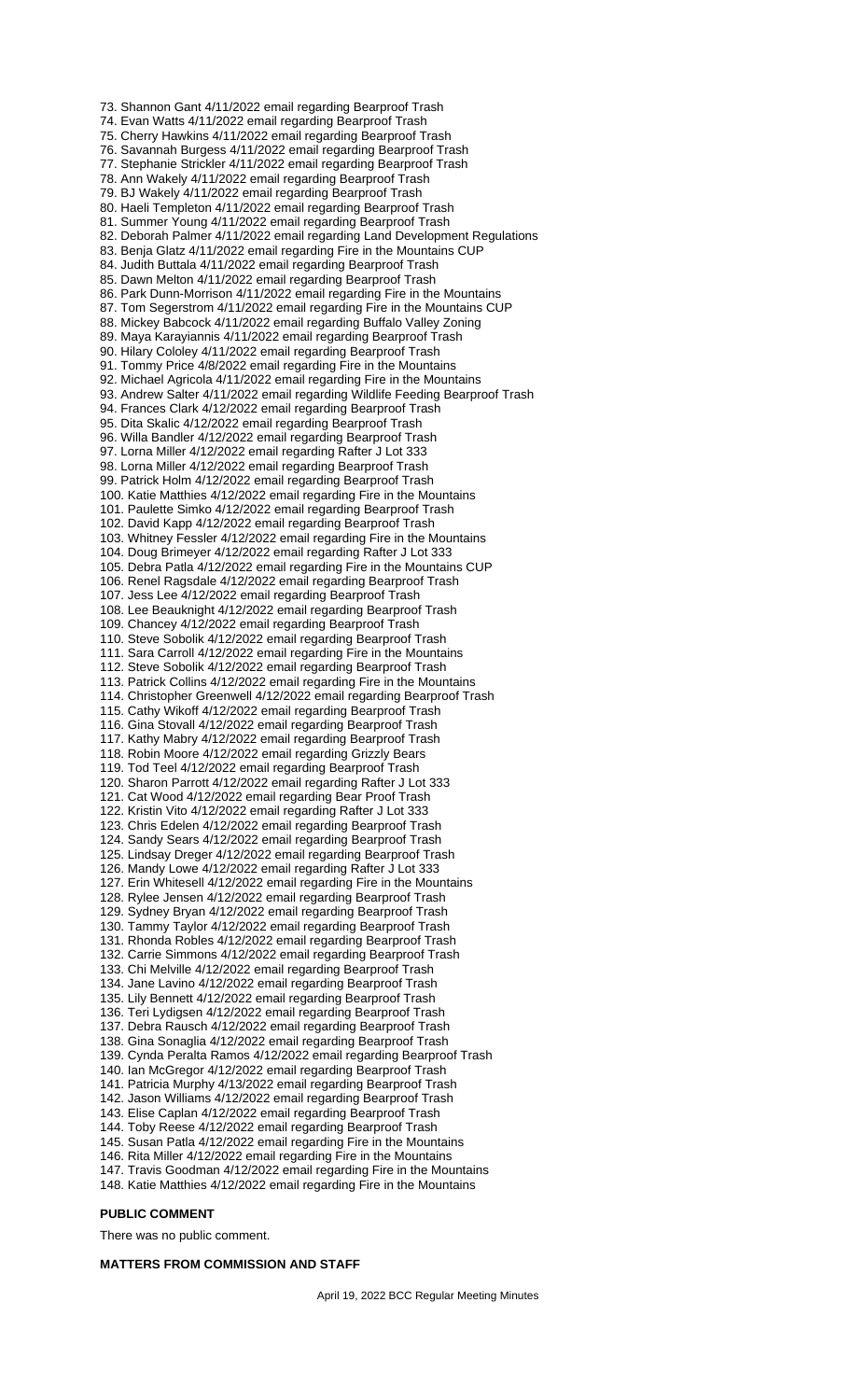### **2. Consideration of Request to Issue a New Retail Liquor License**

Shelley Fairbanks, Deputy County Clerk, presented to the Board for consideration of approval application for the one available retail license in Teton County.

Based on the 2020 Census, Teton County received an additional retail liquor license. On January 4, 2022 the Board of County Commissioners received a letter requesting that the application process be opened for possible issuance of this retail liquor license. The BCC decided at the January 10, 2022 meeting to open the process. There was a public notice advertised in the Jackson Hole News and Guide for 2 weeks, January 19 and 26, 2022. An email notification was also sent to all current liquor license holders on January 10, 2022 of this public notice. At the March 1, 2022 BCC meeting, the Commissioners decided to not award the retail liquor license at that time and requested that the process be reopened for the month of March. Applications were due by March 30, 2022 and there was a public notice in the Jackson Hole News and Guide for 2 weeks, March 9 and 16, 2022. An email notification was sent to all current liquor license holders on March 9, 2022 of this public notice. The public notice was also posted on the Teton County Clerk's website for the month of March.

As of March 30, 2022, we received two applications for consideration:

(1) Scarfish LLC (DBA Sudachi)-would like to replace their restaurant license with a retail license.

(2) Cedarcrest LLC (DBA Targhee Village Golf Course) – would like to replace their malt beverage permit with a retail license.

Comments were made by both Applicants; Ned Sander of Cedarcrest LLC, and Mike Reid of Scarfish LLC.

#### There was no other public comment.

A motion was made by Commissioner Newcomb and seconded by Commissioner Epstein to issue a retail liquor license to Targhee Golf Course (Cedarcrest LLC) for the term of April 19, 2022 through January 6, 2023. Vice-Chairman Propst called for a vote. The vote showed all in favor and the motion carried.

#### **5. Consideration of Approval of Interagency Agreement with SOS**

Maureen Murphy, County Clerk, presented to the Board for consideration of approval an agreement with the State of Wyoming, Office of the Secretary of State regarding the State's EPollbook module

This agreement sets forth the responsibilities of the County and the State regarding the acceptable use of the State's Electronic Pollbook (EPB) module of the Wyoming Voter Registration and Election Management System (WyoReg). This agreement will be in effect thru December 31, 2022.

#### There was no public comment.

A motion was made by Commissioner Epstein and seconded by Commissioner Barron to approve the agreement between Teton County and The State of Wyoming, Office of the Secretary of State. Vice-Chairman Propst called for a vote. The vote showed all in favor and the motion carried.

#### **6. Consideration of Redistricting Resolution**

Maureen Murphy, County Clerk, presented to the Board for consideration of approval a resolution designating county election districts pursuant to WS 22-7-101.

After the Wyoming State Legislature approved the Redistricting bill, each County looks at their precinct lines and adjusts for any changes that have been made to each House & Senate District. These are the changes made to the precincts for Teton County for the 2022 Elections. Consolidate former precincts 1-2 and 1-8 to create East Jackson – 1-2. Consolidate former precincts 1-5 and 1-9 to create Mid Jackson – 1-5. Any part of the former 1-5 that was North of Broadway is consolidated into 1-4 (as the HD moved from HD16 to HD23). Created new precinct 1-12 (on the edge of 4-1, 1-1 and 1-10) to follow the movement of the line that HD22 moved into HD23

Representative Mike Yin answered questions from the Board.

There was no public comment.

A motion was made by Commissioner Barron and seconded by Commissioner Epstein to approve the resolution designating county election districts, pursuant to WS 22-7-101 as presented. Vice-Chairman Propst called for a vote. The vote showed all in favor and the motion carried.

## **7. Consideration of Increase of Salaries for Certain Elected Officials**

**And,**

# **8. Consideration of Increase of Salary for the County and Prosecuting Attorney**

Maureen Murphy, County Clerk, presented to the Board for consideration of approval a resolution to increase salaries of Assessor, Treasurer, Clerk of District Court, Clerk, and Sheriff (item 7), and the Board for considered approval of a resolution to increase salary of the County and Prosecuting Attorney (item 8).

Article 14, Section 3 of the Wyoming Constitution directs that the Wyoming Legislature shall fix the salaries of County Officers. The Wyoming Legislature does so in Wyoming Statute §18-3-107 by setting a minimum and maximum number. The actual number is left to the discretion of the Board of County Commissioners of each county. The maximum amount of salaries is adjusted every few years by the Wyoming Legislature. The current maximum salary for the Treasurer, Assessor, Clerk, Clerk of District Court, and Sheriff is \$100,000, and, the current maximum salary for the County and Prosecuting Attorney is \$100,000.

Public comment was given by Mike Yin for both items 7 and 8.

A motion was made by Commissioner Barron and seconded by Commissioner Epstein to approve the Resolution to Set the Salaries of the following Elected Officials, the Clerk, the Clerk of District Court, Treasurer, Sheriff and Assessor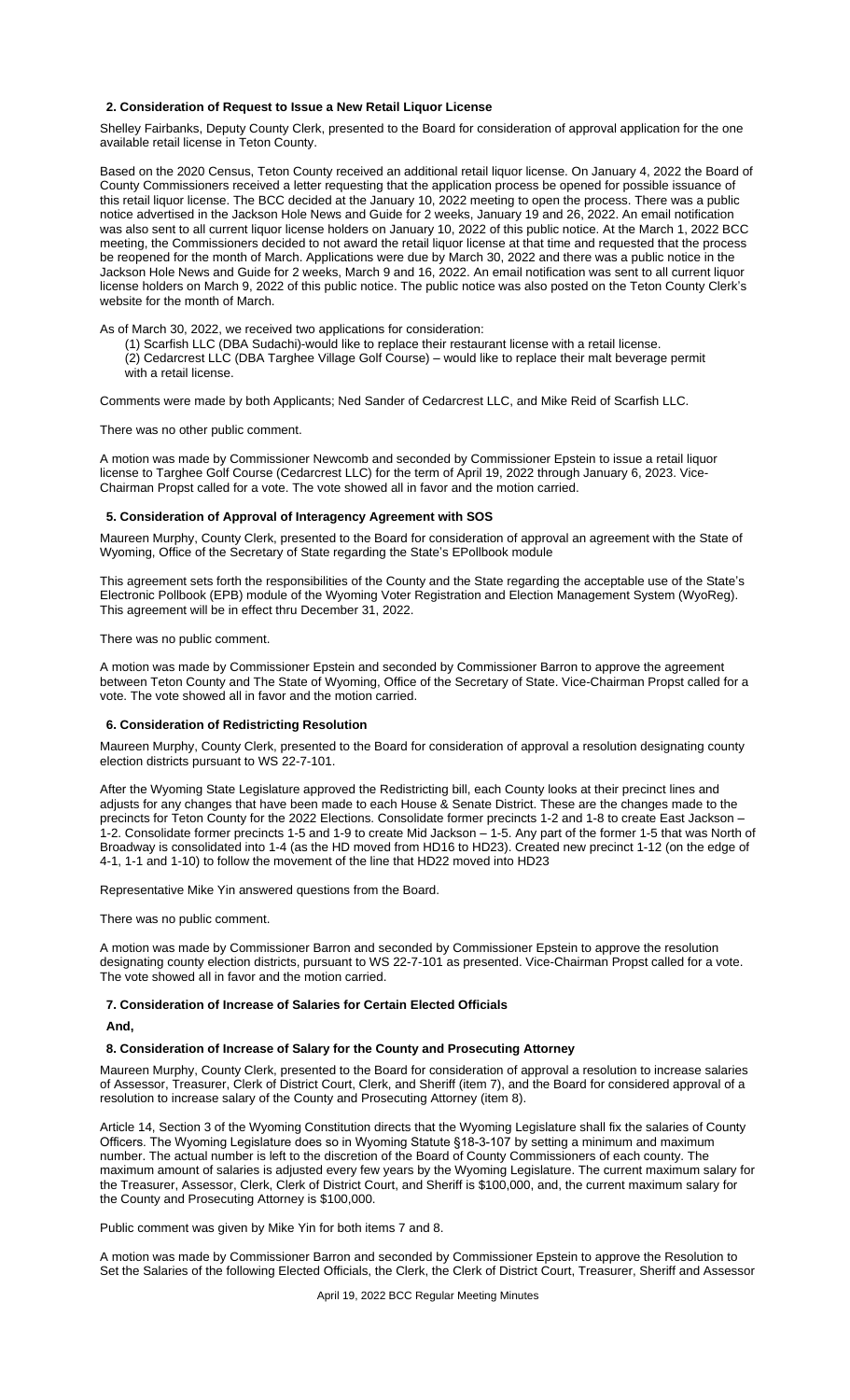to \$145,000 and the County Coroner to remain at \$50,000. Vice-Chairman Propst called for a vote. The vote showed all in favor and the motion carried.

A motion was made by Commissioner Barron and seconded by Commissioner Newcomb to approve the Resolution to Set the Salary of the County and Prosecuting Attorney to \$145,000. Vice-Chairman Propst called for a vote. The vote showed all in favor and the motion carried.

# **11. Consideration for Purchase of Fire Engine Clean Exhaust Filter**

A motion was made by Commissioner Epstein and seconded by Commissioner Barron to continue the Consideration of the purchase of a fire engine clean exhaust filter to the May 2, 2022 BCC meeting. Vice-Chairman Propst called for a vote. The vote showed all in favor and the motion carried.

# **MATTERS FROM PLANNING AND DEVELOPMENT**

| Permit:           | AMD2021-0001                                                                                                                                                                                                                                                                                                                                                                                                                                                                                                                                                                                                                                                       |
|-------------------|--------------------------------------------------------------------------------------------------------------------------------------------------------------------------------------------------------------------------------------------------------------------------------------------------------------------------------------------------------------------------------------------------------------------------------------------------------------------------------------------------------------------------------------------------------------------------------------------------------------------------------------------------------------------|
| Applicant:        | ROBERTSON, DELL & LEORA MAUDE TRUST ET AL C/O TYRRELL, DOROTHY                                                                                                                                                                                                                                                                                                                                                                                                                                                                                                                                                                                                     |
|                   | ROBERTSON, ROBERT D. ET UX                                                                                                                                                                                                                                                                                                                                                                                                                                                                                                                                                                                                                                         |
|                   | ROBERTSON, WILLIAM D. & KATHRYN G. TRUSTEES                                                                                                                                                                                                                                                                                                                                                                                                                                                                                                                                                                                                                        |
| <b>Presenter:</b> | Rian Rooney                                                                                                                                                                                                                                                                                                                                                                                                                                                                                                                                                                                                                                                        |
| <b>Request:</b>   | Notice is hereby given pursuant to Wyoming Statute §16-3-103 and §18-5-202(b) and (c)<br>that Y2 Consultants, LLC (applicant) has submitted a request for amendments to the Teton<br>County Land Development Regulations (LDRs) to create a new zone, called Neighborhood<br>Home Business-1 (NHB-1), and zoning standards. The proposed amendment would create<br>a new section in the Land Development Regulations, which describes the zone's intent,<br>physical development standards, use standards, development options, and additional zone-<br>specific standards.<br>These are new Land Development Regulations which are authorized pursuant to Wyoming |
|                   | Statute §18-5-201. The Teton County Planning Dept. has complied with the requirements<br>of Wyoming Statute §9-5-304 and a copy of the assessment may be obtained from the<br>Teton County Planning Dept.                                                                                                                                                                                                                                                                                                                                                                                                                                                          |
| Location:         | Countywide                                                                                                                                                                                                                                                                                                                                                                                                                                                                                                                                                                                                                                                         |
|                   |                                                                                                                                                                                                                                                                                                                                                                                                                                                                                                                                                                                                                                                                    |
| Permit:           | ZMA2021-0001<br>ROBERTSON, DELL & LEORA MAUDE TRUST ET AL C/O TYRRELL, DOROTHY                                                                                                                                                                                                                                                                                                                                                                                                                                                                                                                                                                                     |
| <b>Applicant:</b> | ROBERTSON, ROBERT D. ET UX                                                                                                                                                                                                                                                                                                                                                                                                                                                                                                                                                                                                                                         |
|                   | ROBERTSON, WILLIAM D. & KATHRYN G. TRUSTEES                                                                                                                                                                                                                                                                                                                                                                                                                                                                                                                                                                                                                        |
| <b>Presenter:</b> | Rian Rooney                                                                                                                                                                                                                                                                                                                                                                                                                                                                                                                                                                                                                                                        |
| <b>Request:</b>   | An amendment to the Teton County Official Zoning Map to rezone approximately 53.3<br>acres currently zoned Rural (R-TC) to Neighborhood Home Business-1 (NHB-1). This<br>zoning map amendment is proposed by Y2 Consultants, LLC (applicant). The proposed<br>rezone covers all or part of three parcels:<br>1.7695 S HIGHWAY 89 (PIDN: 22-39-16-03-4-00-031)<br>2.7685 S US HIGHWAY 89 (PIDN: 22-39-16-03-3-00-035)<br>3. 7675 S HIGHWAY 89 (PIDN: 22-39-16-03-3-00-030); partial, consisting of 49.3                                                                                                                                                             |
|                   | acres                                                                                                                                                                                                                                                                                                                                                                                                                                                                                                                                                                                                                                                              |
| Location:         | 7695 S HIGHWAY 89, 7685 S US HIGHWAY 89, and 7675 S HIGHWAY 89                                                                                                                                                                                                                                                                                                                                                                                                                                                                                                                                                                                                     |
|                   | was made by Commissioner Barron and seconded by Commissioner Enstein to continue AMD2021-0001                                                                                                                                                                                                                                                                                                                                                                                                                                                                                                                                                                      |

A motion was made by Commissioner Barron and seconded by Commissioner Epstein to continue AMD2021-0001 and ZMA2021-0001 to the October 18, 2022 Board of County Commissioners Meeting. Vice-Chairman Propst called for a vote. The vote showed all in favor and the motion carried.

| 1. Permit:        | GEC2021-0197R                                                                            |
|-------------------|------------------------------------------------------------------------------------------|
| Applicant:        | <b>GRAND TETON POLO RANCH, LLC (Agent: Hans Schuldt)</b>                                 |
| <b>Presenter:</b> | Amy Ramage                                                                               |
| Reauest:          | Construct wildlife habitat pond, berms, and associated grading with total disturbance of |
|                   | 554,700 square feet.                                                                     |
| Location:         | 3000 Spring Gulch Road N.                                                                |

A motion was made by Commissioner Epstein and seconded by Commissioner Barron to continue GEC2021-0197 to the May 17, 2022 BCC Meeting. Vice-Chairman Propst called for a vote. The vote showed all in favor and the motion carried.

The meeting recessed at 9:51 a.m. and reconvened at 10:01 a.m.

Planning items ADJ2021-0009 and DEV2021-0005 were presented concurrently:

| 2. Permit:        | ADJ2021-0009                                                                                       |
|-------------------|----------------------------------------------------------------------------------------------------|
| <b>Applicant:</b> | GOAT PEN LLC, MV FARMS I, LLC & 1545-1565 BERGER LANE, LLC                                         |
| <b>Presenter:</b> | <b>Hamilton Smith</b>                                                                              |
| <b>Request:</b>   | Administrative Adjustment pursuant to Section 8.8.1 of the Teton County Land                       |
|                   | Development Regulations for adjustment to the parking requirement for a mini-storage<br>warehouse. |
| Location:         | The subject property is Lot 4, Valley View Subdivision, located at 605 W Deer Drive. The           |
|                   | Lot is zoned Business Park and lies within the Natural Resources Overlay.                          |
| 3. Permit:        | DEV2021-0005                                                                                       |
| <b>Applicant:</b> | GOAT PEN LLC, MV FARMS I, LLC & 1545-1565 BERGER LANE, LLC                                         |
| <b>Presenter:</b> | <b>Hamilton Smith</b>                                                                              |
| <b>Request:</b>   | Development Plan pursuant to Section 8.3.2 of the Teton County Land Development                    |
|                   | Regulations, for the development of a 44,125 sf mini-storage warehouse.                            |
| <b>Location:</b>  | The subject property is Lot 4, Valley View Subdivision, located at 605 W Deer Drive. The           |
|                   | Lot is zoned Business Park and lies within the Natural Resources Overlay.                          |

April 19, 2022 BCC Regular Meeting Minutes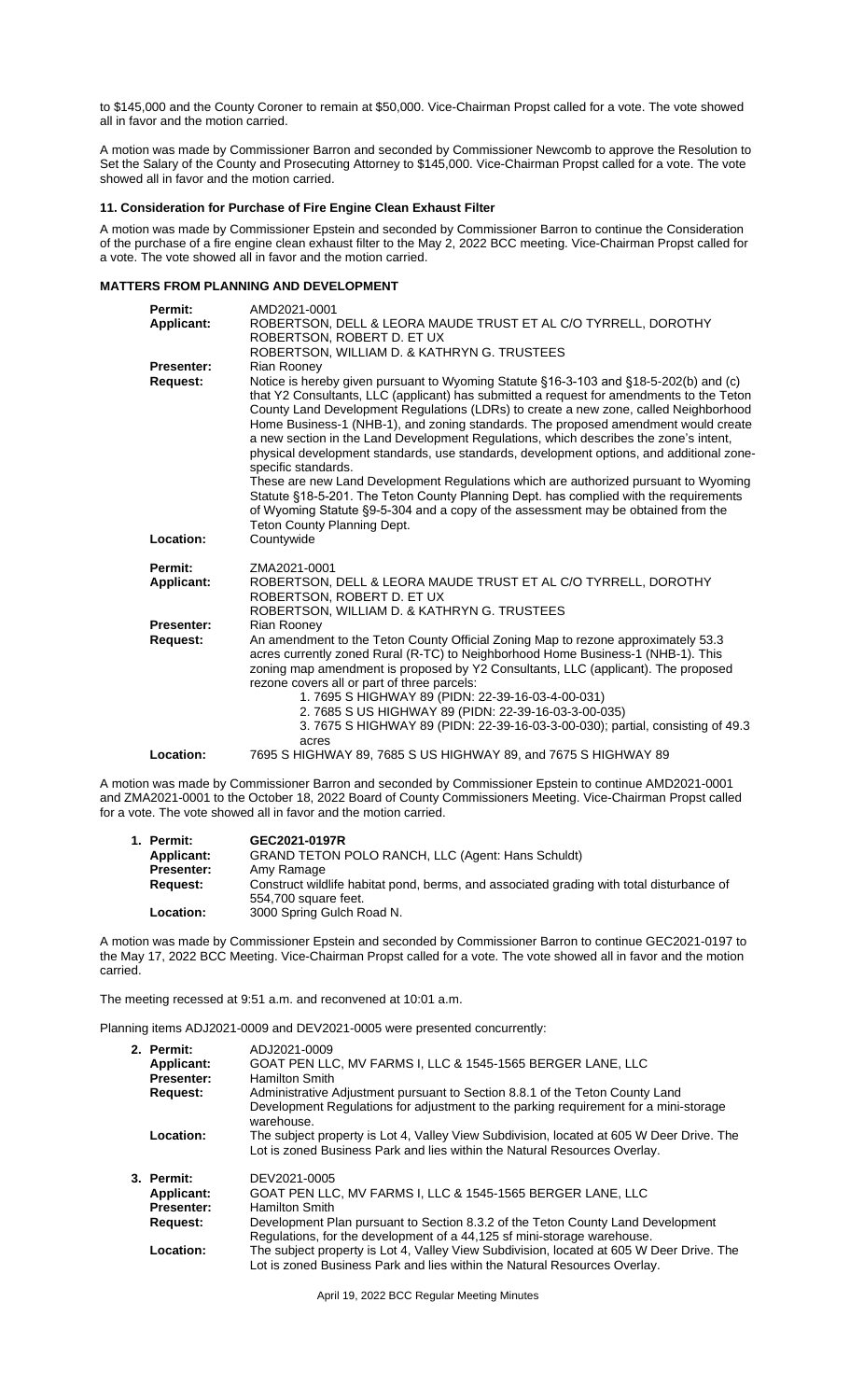Hamilton Smith, Principal Planner, presented to the Board for consideration of approval a Development Permit pursuant to 8.3.2 of the Teton County Land Development Regulations (LDRs) to permit a 44,125 sf mini-storage warehouse project at 605 W. Deer Drive within the Business Park zone. This staff report includes a concurrent review of an Administrative Adjustment pursuant to Section 8.8.1, to adjust the parking requirement pursuant to LDR Section 6.2.2.A.1.

The applicant is proposing a Development Plan to construct a 44,125 sf mini-storage warehouse project at 605 W Deer Drive. This project was approved at the proposed scale at Sketch Plan (SKC2021-0001) by the Board of Commissioners on November 16, 2021, with no conditions. The proposed square footage will be spread across four buildings along a 2-way internal circulation loop drive. The applicant plans to grade the project site and build the two buildings in the center of the lot into the slope so that the second level (east side of the interior row) can be accessed at grade, and the building will have an overall lower profile. The application also proposes to increase the individual building size for two structures from the maximum allowed 15,000 square feet to a proposed 15,400 square feet pursuant to the zone-specific standards of the Business Park zone (BP-TC) Section 2.3.5.E.1, provided all of the standards are met.

Concurrent with Development Plan submittal the applicant has also applied for an Administrative Adjustment to reduce required parking spaces (ADJ2021-0009) to develop 22 parking spaces on site, as opposed to the requirement of 26, given that one of the limiting factors for storage unit density is the parking standard for mini-storage warehouses, which requires one parking space for every 10 storage units, as well as one parking space per employee.

### There was no public comment.

## MOTION FOR ADJ2021-0009

A motion was made by Commissioner Epstein and seconded by Commissioner Barron to approve ADJ2021-0009, an Administrative Adjustment for a Mini-Storage Use with 264 units, to reduce the parking requirement from 26 spaces to 22 spaces based upon the application dated December 8, 2021, being able to make all five (5) findings for approval under Section 8.8.1., with no conditions. Vice-Chairman Propst called for a vote. The vote showed all in favor and the motion carried.

## MOTION FOR DEV2021-0005

A motion was made by Commissioner Epstein and seconded by Commissioner Barron to approve DEV2021-0005, a Development Plan for a Mini-storage Warehouse based upon the application dated December 8, 2021, being able to make all five (5) findings for approval under Section 8.3.2., with no conditions. Vice-Chairman Propst called for a vote. The vote showed all in favor and the motion carried.

| 4. Permit:        | CUP2021-0007                                                                             |
|-------------------|------------------------------------------------------------------------------------------|
| Applicant:        | BUFFALO VALLEY LAND & CATTLE LLC                                                         |
| <b>Presenter:</b> | <b>Hamilton Smith</b>                                                                    |
| Request:          | A Conditional Use Permit pursuant to Section 8.4.2 of the Teton County Land Development  |
|                   | Regulations to allow an Outdoor Reception Site for a multi-day music and arts festival.  |
| Location:         | Pt. Lots 1 & 2, Sec. 21, Twp. 45, Rng. 113, being two parcels accessed by Buffalo Valley |
|                   | Rd, being part of the Heart 6 Ranch, 1.2 miles NE of the junction with U.S. Hwy 26/287.  |
|                   | The parcels are entirely within the Natural Resources Overlay and the Scenic Resources   |
|                   | Overlav.                                                                                 |
|                   |                                                                                          |

Hamilton Smith, Principal Planner, presented to the Board for consideration of approval a Conditional Use Permit pursuant to Section 8.4.2 of the Teton County Land Development Regulations (LDRs) to allow for an Outdoor Reception Site at the Heart 6 Ranch.

The proposal is for an outdoor reception site, an Open Space Use, at the Heart 6 Ranch, in Buffalo Valley for a threeday event constituting live music, vendors, food and beverage sales including alcohol, educational workshops and overnight camping. The overall event including set-up and tear-down is proposed to take place over one week, during the third week in July each year. The original Fire in the Mountains events located on this site in 2018 and 2019 were approved in accordance with the Special Events Resolution. Subsequent to cancellations due to the COVID-19 pandemic (2020 &2021), the event is now subject to the revised County outdoor event site regulations (AMD2020- 0001) in the Land Development Regulations (LDRs). The LDR text amendment heard and approved by the Board on May 5, 2020, resulted in adoption of the following LDR standards (Sec. 6.1.3.C.1.a.viii); outdoor receptions: to constitute outdoor recreation use, a reception site shall:

a) Host 4 or more events per year with over 50 guests on site at one time or with amplified music; or,

b) Host 1 or more events with over 500 guests on site at one time or cumulatively over consecutive days; or,

c) Host temporary overnight camping as an incidental use component of the primary outdoor reception event.

Jeremy Walker, the Applicant commented on the application.

The meeting recessed at 11:28 a.m. and reconvened at 11:36 a.m.

Public comment was given in-person by Matthew Weiner, Matt Donovan, Teresina Mosco, Dan Hady, Perrin Rutter, Sarah Carrol, Debra Patla, Tom Segerstrom, Shane Mccarthy, and Eva Danka.

The meeting recessed at 11:58 a.m. and reconvened at 1:32 p.m.

Public comment continued with Jeff Moran, Terri Min, Oliver Tripp, Sheriff Matt Carr, Jay Nel-Mcintosh, and Garth Gillespie.

Public comment was given via Zoom by Jayne Ottman and Joseph Paine.

Jeremy Walker, the Applicant, responded to public comment.

The meeting recessed at 2:23 p.m. and reconvened at 2:29 p.m.